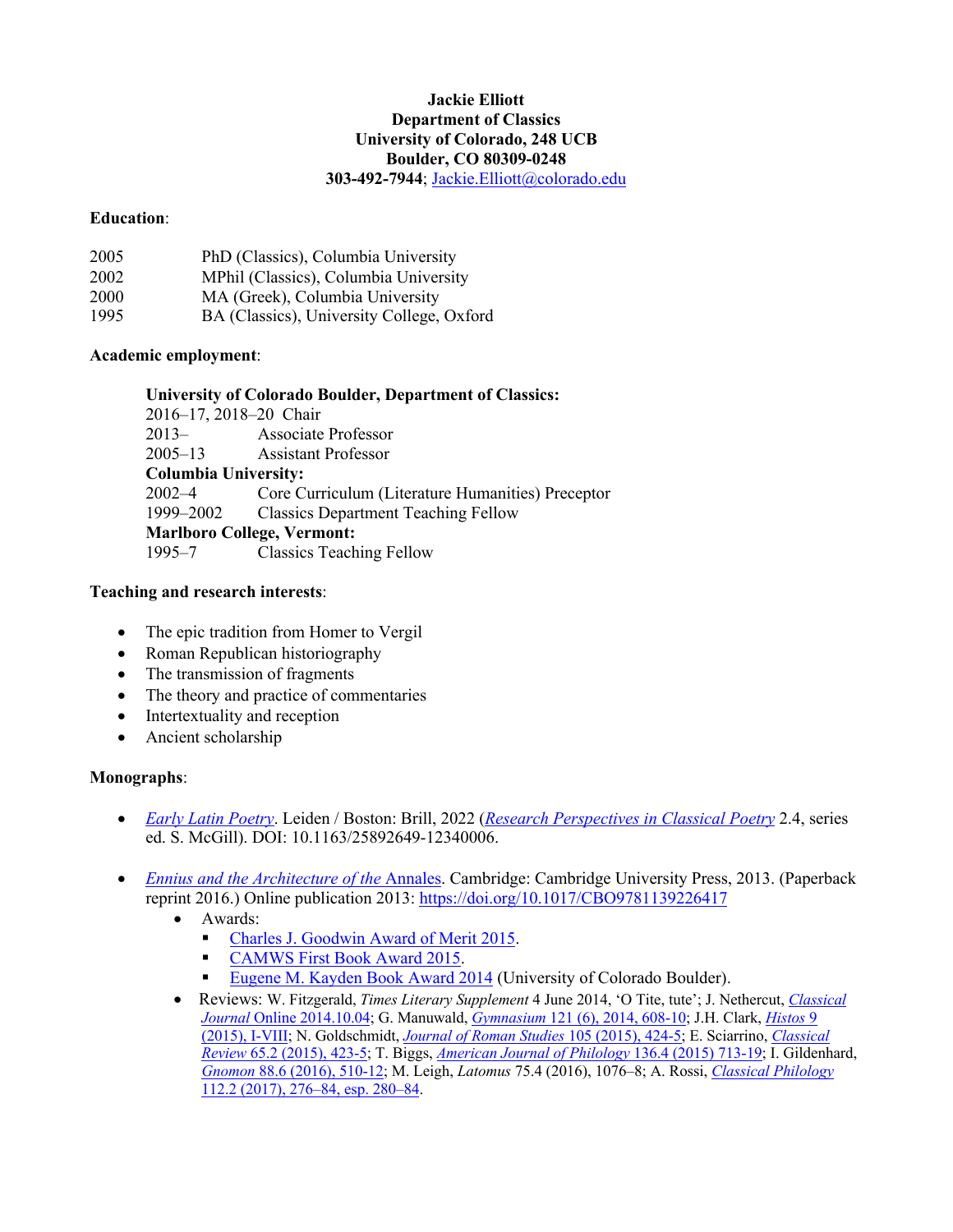# **Journal articles**:

- 'Cicero, Ennius, and the inscription for the statue of Cato in Plutarch's *Cato Maior*', with Daniele Miano (Oslo). *Latomus* 79.3 (2020), 625–46.
- 'The epic vantage-point: Roman historiographical allusion reconsidered', *Histos* 9 (2015), 277–311.
- 'Ennius' 'Cunctator' and the history of a gerund in the Roman historiographical tradition', *Classical Quarterly* 59.2 (2009), 531–41.
- 'Livy's L. Papirius Cursor and the manipulation of the Ennian past', *Classical Quarterly* 59.2 (2009), 650– 53.
- 'Ennian epic and Ennian tragedy in the language of the *Aeneid*: Aeneas' generic wandering and the construction of the Latin literary past', *Harvard Studies in Classical Philology* 104 (2008), 241–72.
- 'A new mime-fragment (*P.Col.Inv*. 546A)', *Zeitschrift für Papyrologie und Epigraphik* 145 (2003), 60–66.

# **Invited contributions**:

- 'Reading Ennius' *Annals* and Cato's *Origins* at Rome', in C. Damon and J. Farrell (eds.), *Ennius: Poetry and History*, Cambridge (2020), 107–24.
- 'Authorship and authority in the Preface to Justin's *Epitome* of Trogus' *Philippic Histories*', in A. Guzmán and J. Martinez (eds.), *Animo Decipiendi? Rethinking fakes and authorship in Classical, Late Antique and Early Christian Works*, Groningen (2018), 109–23.
- 'Commenting on fragments: the case of early Roman poetry', in C.S. Kraus and C. Stray (eds.), *Classical Commentaries: Explorations in a Scholarly Genre*, Oxford (2016), 136–56.
- 'Space and Geography in Ennius' *Annales*', in *Geography, Topography, Landscape: Configurations of Space in Greek and Roman Epic*, eds. I. Ziogas and M. Skempis. TRENDS IN CLASSICS – SUPPLEMENTARY VOLUMES ed. by F. Montanari and A. Rengakos, Walter de Gruyter, Berlin / New York (2013), 223–64.

# **Conference proceedings**:

- 'Ennius as a Universal Historian: the case of the *Annales*', in *Historiae Mundi: Studies in Universal History*, eds. P. Liddel & A. Fear, Duckworth (2010), 148–61.
- 'The Voices of Ennius' *Annals*', in *Ennius Perennis: The* Annals *and Beyond*, eds. W. Fitzgerald and E. Gowers, *Cambridge Classical Journal*, Suppl. Vol*.* 31 (2007), 38–54.

# **Encyclopaedia entries**:

- 'Epic', entry (1,000 words) for Wiley-Blackwell's *Virgil Encyclopaedia*, eds. R. Thomas and J. Ziolkowski (2013).
- 'L. Quinctius Cincinnatus', entry (500 words), for Wiley-Blackwell's *Encyclopedia of Ancient History*, eds. R. Bagnall, K. Brodersen, C. Champion, A. Erskine, S. Huebner (2012 online; 2013 in print).
- 'Quintus Ennius', entry (1560 words) in *The Literary Encyclopedia*. Vol. 1.1.2, eds. W.J. Dominik, T. Habinek, S. Papaioannou, J. Wildberger. First published 28 June 2006.

# **Reviews**:

- Bryn Mawr Classical Review 2016.12.37: D. Feeney, *Beyond Greek: The Beginnings of Latin Literature*  (Harvard 2016).
- *Exemplaria Classica* 20 (2016), 289–96: J. Fisher, *The* Annals *of Quintus Ennius and the Italic Tradition* (Baltimore 2014).
- CJ~Online 2015.04.11: G. Manuwald (ed.), *Tragicorum Romanorum Fragmenta Vol. II: Ennius* (Göttingen 2012).
- CJ~Online 2015.02.07: N. Goldschmidt, *Shaggy Crowns: Ennius'* Annales *and Virgil's* Aeneid (Oxford 2013).
- Bryn Mawr Classical Review 2013.12.17: V. Fabrizi, *Mores veteresque novosque: rappresentazioni del passato e del presente di Roma negli Annales di Ennio. Pubblicazioni della Facoltà di Lettere e Filosofia dell'Università di Pavia, 125* (Pisa 2012).
- Bryn Mawr Classical Review 2006.02.52: Susan O. Shapiro, *O tempora! O mores!* Cicero's Catilinarian Orations (U. of Oklahoma Press 2005).
- *Gnomon* 73, 2001, Heft 3, 262–4: J. Boriaud's Budé edition of Hyginus' *Fabulae*.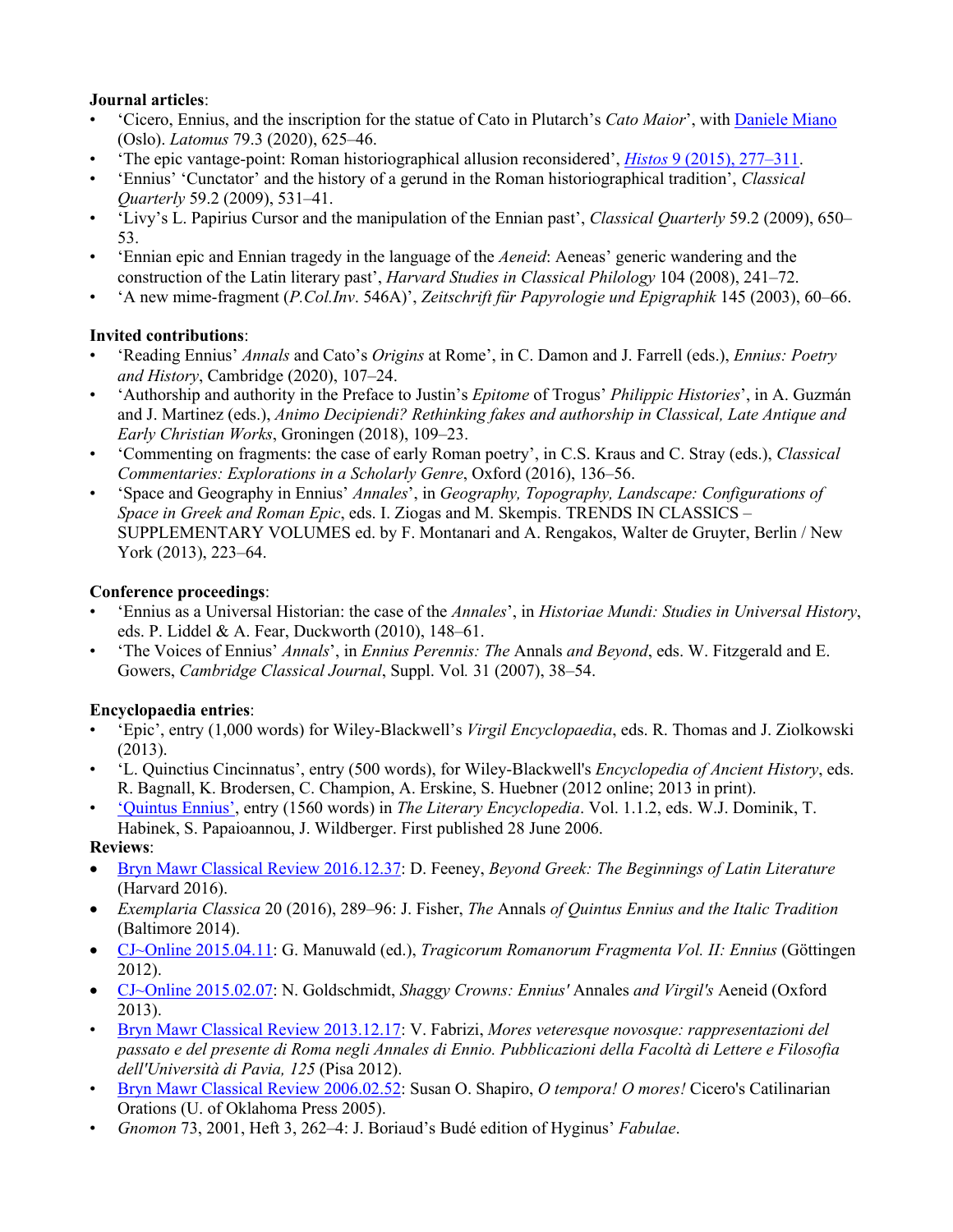### **Work in progress**:

- 'Cato's *Origines* and earlier traditions of self-representation and self-commemoration at Rome'. Accepted by *American Journal of Philology*.
- 'Fortune's child: Sallust and the grammarians', in C. B. Krebs (ed.), *Cambridge Companion to Sallust*. Submitted to the editor.
- '*Ille ego*: Ennian first persons in epic and beyond.' Contribution to *Ennius beyond Epic*, eds. J. Hill and C. Marshall. In preparation.
- Book project on Cato's *Origines* in the context of the rest of Cato's literary output, especially the speeches. Examines the *Origines*' early reception and transmission history and explores Cato's use of perspective. In preparation.
- Text & commentary on the fragments of Ennius' *Annales* for the *Cambridge Greek & Latin Classics* series. In preparation.
- Book project on the fragmentation, transmission and early reception of Lucilius. In preparation.

### **Research fellowships, and academic distinctions and awards**:

- 2022 College Scholar Award (College of Arts & Sciences, University of Colorado, Boulder); spring semester.
- 2020 Kayden Research Grant (\$3,000) in support of *Early Roman Poetry* and the *Origines* monograph.
- 2019 LEAP Growth Grant (1 course release during chairmanship)
- 2017-18 William B. Calder III fellowship for research stay at Humboldt University in Berlin
- 2017-18, 2020-21 Alexander von Humboldt Fellowship for Experienced Researchers (HU Berlin)
- 2015 Society for Classical Studies Goodwin Award for *Ennius and the Architecture of the* Annales.
- 2015 CAMWS First Book Award for *Ennius and the Architecture of the* Annales.
- 2014 Eugene M. Kayden Book Award for *Ennius and the Architecture of the* Annales.
- 2013 Early Career Visiting Fellow, Stanford University Classics Department (fall semester)
- 2013 Loeb Classical Library Foundation grant (spring semester research fellowship)
- 2012 Center for Humanities and the Arts Faculty Fellowship, CU Boulder (fall semester)
- 2012 Kayden Research Grant (travel to meeting of contributors to the volume on Classical commentaries [eds. C. S. Kraus & C. Stray] at Corpus Christi, Oxford; Nov. 2012)
- 2011 Kayden Research Grant (subvention of CUP publication of the appendices to *Ennius and the Architecture of the* Annales)
- 2011 Columbia University Lodge Fund (additional subvention of CUP publication of the appendices to *Ennius and the Architecture of the* Annales)
- 2008 Loeb Classical Library Foundation grant (fall semester research fellowship)
- 2007–08 NEH/Mellon Foundation Post-Doctoral Fellowship in Ancient Studies at the American Academy in Rome ("Rome Prize")
- 2008, '09, '10, '12 Dean's Fund for Excellence (travel grant for American Philological Association in Chicago 2008; for the Classical Association conference in Glasgow 2009; for research trip to Rome 2010; for Classical Association conference in Reading, UK in April 2013)
- 2008 GCAH Research Grant (travel grant for Rome)
- 2006 Selected as CU's Junior Faculty nominee for the NEH summer stipend
- 2005–07 Stanford University Humanities Fellowship in Classics (declined)
- 2004–05 Whiting Foundation Dissertation Fellowship (Columbia University)
- 2000–01 Polychronis Foundation Scholarship for excellence in Greek Studies
- 1993 University College's prize for Classics Honours Moderations
- 1993–4 Waddington Scholar in Classics at University College, Oxford
- 1992 Charles Oldham travel award (Oxford University)
- 1991 Cambridge Examining Syndicate Fletcher Prize (best performance in A' level Greek)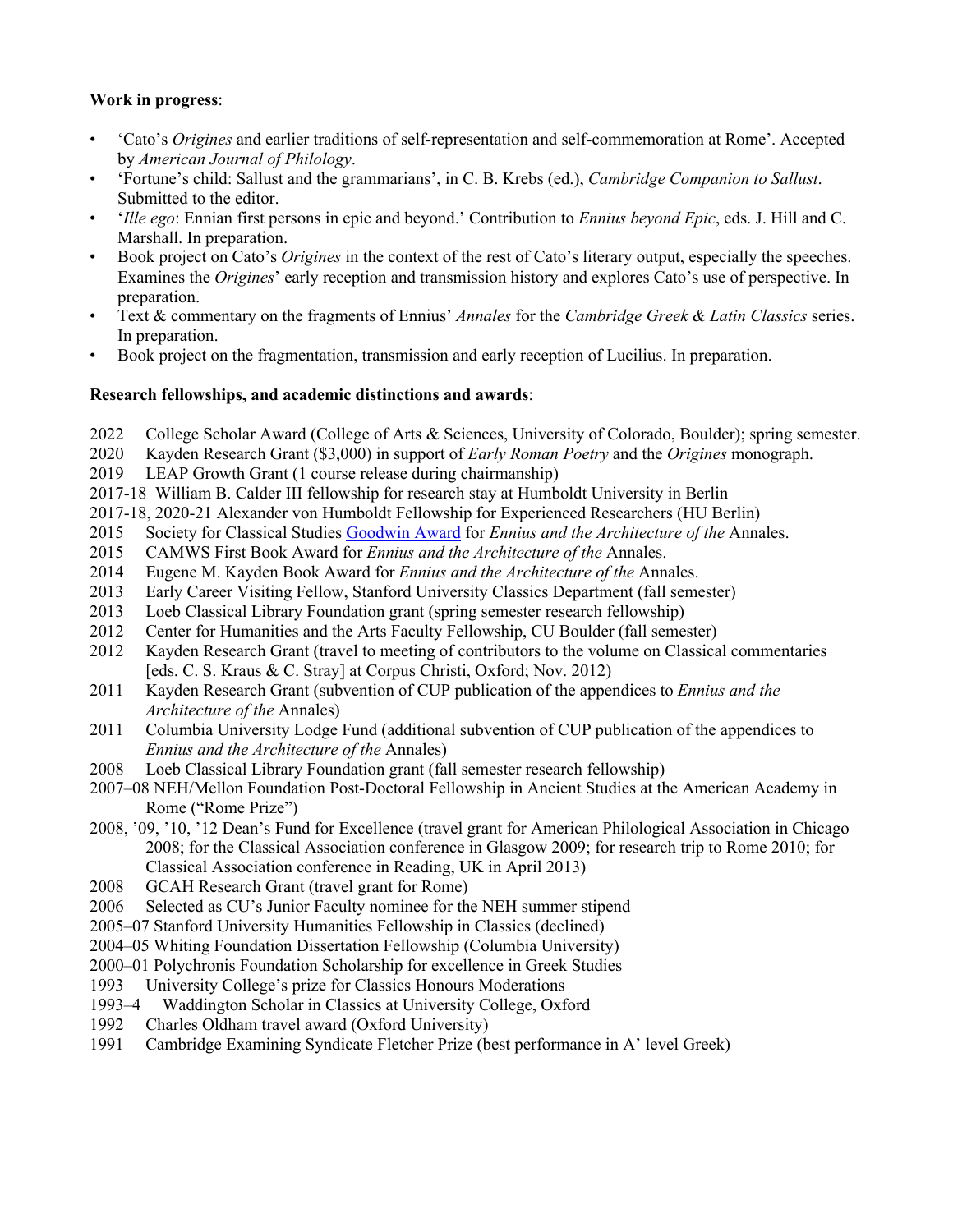# **Professional presentations**:

- 'The past in fragments: Ennius' *Annals*, Cato's *Origins* and the history of Rome.' Mary E.V. McClanahan lecture series, University of Colorado Boulder, 20<sup>th</sup> April, 2022.
- 'The poet, the grammarian and the *Origines*: Servius, Vergil and the record of Cato's history in ancient scholarship,' Society for Classical Studies annual meeting (San Francisco), January 2022.
- 'Perspectives past: Cicero and Servius as readers of early Roman epic and historiography', seminar at the University of Pisa (via Microsoft Teams); 17<sup>th</sup> November, 2021.
- 'Fortune's child: Sallust and the grammarians', presentation via Zoom for virtual conference organized by Christopher Krebs in connection with Krebs (ed.) *Cambridge Companion to Sallust*. September 2021.
- 'Cato's early readers: the *Origines* in the perspective of the first century BCE', invited talk (via Zoom) at the Humboldt Universität zu Berlin; 20<sup>th</sup> May, 2021.
- 'Audience matters: Cicero, Sallust and the discovery of Cato's *Origines* in first century Rome', invited talk (via WebEx) at the University of Cincinnati;  $21<sup>st</sup>$  January, 2021.
- 'Working with fragments', seminar at the University of Rome, Tor Vergata (via Microsoft Teams);  $16<sup>th</sup>$ December, 2020.
- 'Person and perspective: Cato's *Origines* and earlier traditions of self-representation and -commemoration at Rome' (Stanford historiography workshop, April 2019; 'Rome's Long Fourth Century', Princeton conference, May 2019).
- 'Cicero, *Brutus* 63–9 and the history of Cato's *Origines*', Society for Classical Studies annual meeting (San Diego), January 2019.
- 'Authority and self-presentation in Cato's *Origines*', invited talk at the University of Toronto, 31<sup>st</sup> Oct. 2017.
- 'Authorial presences in early Roman epic and historiography: the cases of Cato's *Origines* and Ennius' *Annales*', Fall Langford Seminar, FSU: Epic and History at Rome, October, 2017.
- 'Author and audience in the early Roman historians: the case of Cato's *Origines*', Stanford historiography workshop, April 2017.
- 'An Ennian inscription for a statue of Cato in Plutarch's *Cato Maior*', Society for Classical Studies annual meeting (Toronto), January 2017.
- 'Ennius and the early historians of Rome' (UPenn Ennius conference, November 2016).
- 'Self-reference, authorial comment and the use of the first person in Justin's Epitome of Trogus' *Philippic Histories*' (Stanford historiography workshop, April 2016).
- 'Unwritten rules: the art of being a graduate student', GSIC presentation, Classical Association of the Middle, West and South (Boulder), March 2015.
- 'The peacock and the antiquarian: reconstructing the proem to Ennius' *Annales*': invited talk at the University of Toronto, 30th Sept. 2013; at Yale, 5th Dec. 2013.
- 'The poet's history: Ennian exemplarity in the narration of the Roman past': invited talk at the University of Cincinnati, 4th Sept. 2013.
- 'Fragments of the Roman epic past: the *Annales* of Ennius': talk at CU-Boulder's Center for the Humanities and the Arts, 27th Feb. 2013.
- 'Re-centering Rome: cosmology, divine intervention and the operation of the natural world in Ennius' poetic history': invited talk at Cornell, 6th Feb. 2013; Harvard, 20th Feb. 2013; Stanford, 4th Nov. 2013.
- 'Ennius' *Annales* and allusion in the Roman historiographical tradition': invited contribution to an American Philological Association seminar on the operation of intertextuality in historiography (Seattle), Jan. 2013; Classical Association (Reading, UK), April 2013.
- 'Cicero on M. Cornelius Cethegus and Ennian Historiography: *Brutus* 57–60 and the Afterlife of the *Annales*', Classical Association for the Middle, West and South (Oklahoma City), Mar. 2010.
- 'Livy *Praef.* 1 and 3.26.7 and Ennius' Narrative Voice', Rocky Mountain Modern Language Association (Snowbird, Utah), Oct. 8–10, 2009.
- 'Ennius, Vergiliocentric Sources, and the Epic Tradition of Greece and Rome', meeting of the Classical Association and Classical Association of Scotland, Univ. of Glasgow, April 3–6, 2009.
- 'Time for the Poet: Ennius and the "annalistic" history of Rome': invited talk at Cornell, November 7, 2008.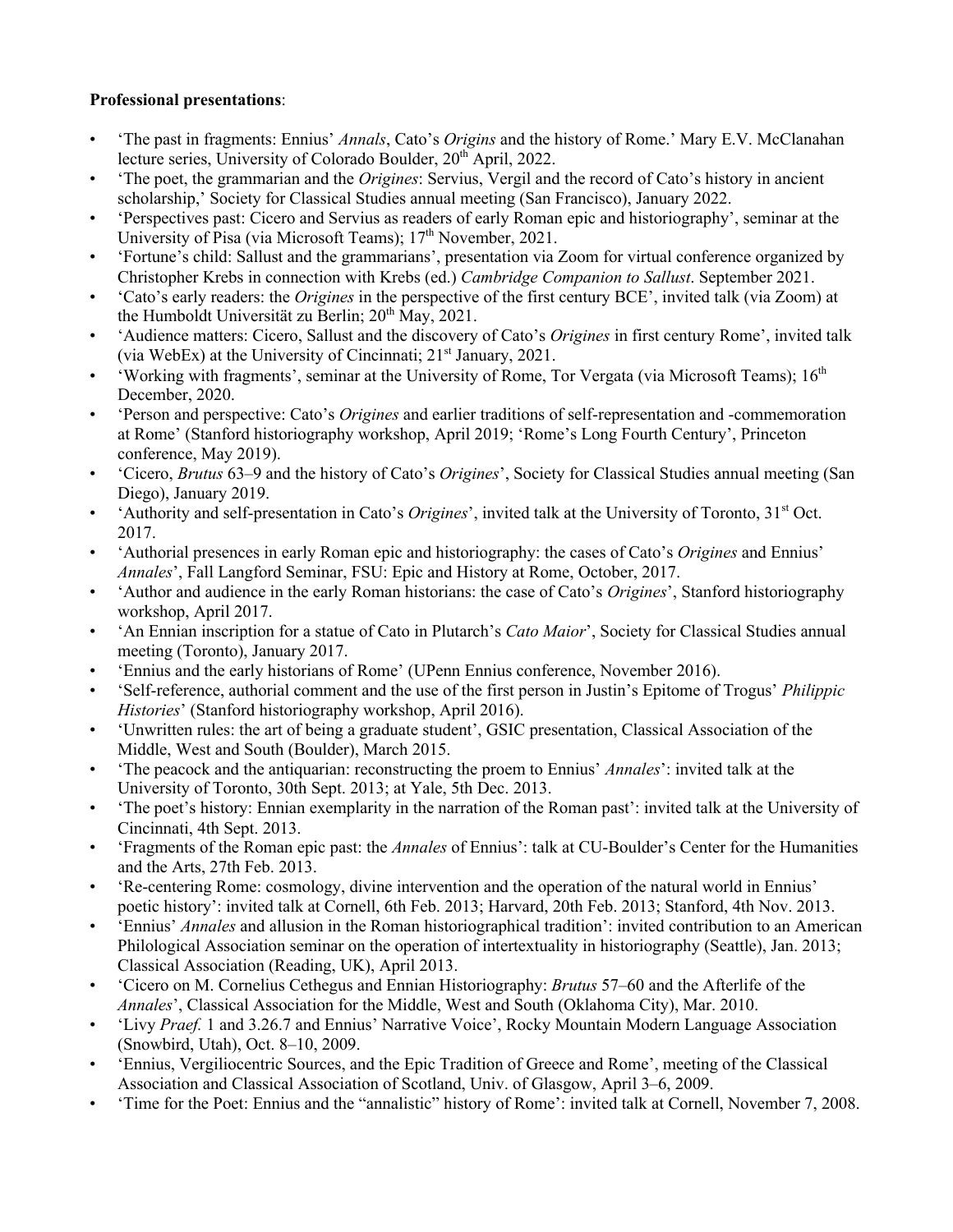- 'Generic strategy and the invention of the Roman past in Ennius' *Annales*': 'shop talk' at the American Academy in Rome, February 12, 2008.
- 'Ennius' Cunctator and the history of a gerund in the Roman historiographical tradition', American Philological Association annual meeting (Chicago), January 2008.
- 'Ennius as Universal Historian: the case of the *Annales*', international conference on Universal History, University of Manchester, UK, June 21–22, 2007.
- 'Ennian Epic and the Traditions of Roman Historiography', Classical Association of the Middle, West and South (Cincinnati), April 2007.
- 'Livy's Papirius Cursor and the manipulation of the Ennian past', Classical Association of the Middle, West and South: Southern Section (Memphis), Nov. 2006.
- 'Gellius' *Aeneid* and Macrobius' *Annales*: ancient scholarship and the shaping of the Roman epic tradition', Vergilian Society / University of Naples, Dept of Classics, June 2006.
- 'The Voices of Ennius' *Annales*', Ennius-conference in Cambridge, UK, May 2005.
- 'Teaching Homer's *Iliad*: an introduction to boundary-breaking in society, ethics and literature', Association for Core Texts and Courses (Vancouver), April 2005.

### **Teaching**

### **New course development**:

- CLAS 1020: Argument from Evidence: Critical Writing about the Ancient World
- CLAS 2030: The Ancient Roots of Modern Medicine (in collaboration with Nikki Bloch, CU Boulder Classics major; MD candidate, University of Colorado Denver, Anschutz campus)

### **Courses taught at the University of Colorado Boulder**:

- Cato the Elder and the record of early Roman prose (graduate seminar), CLAS 7014 (spring 2023)
- Historiography in the Age of the Republic (graduate seminar), LATN 7014 (Fall 2016)
- Universal History (graduate seminar), CLAS 7014 (Spring 2011)
- Epic and historiography at Rome: Naevius, Ennius, Livy, Virgil, Lucan (graduate seminar), CLAS 6004 (Fall 2005), CLAS 7014 (Fall 2011)
- Early Roman Poetry and Prose (graduate seminar), CLAS 7014 (Spring 2007)
- Survey of Literature of the Roman Republic (language/lecture class; history of literature), CLAS 4/5094 (Spring 2006, Fall 2009, Fall 2011, Spring 2014, Spring 2016, Fall 2018, Fall 2022)
- Latin Prose Composition (language class), CLAS  $\frac{4}{5024}$  (Spring 2007, Spring 2009, Spring 2015, Spring 2020)
- Greek and Roman Tragedy (lecture & discussion course), HUMN/CLAS 4120, CLAS 5120 (Fall 2006, Spring 2009, Fall 2010, Spring 2012, Spring 2015, Spring 2017, Fall 2019, Fall 2022)
- The Ancient Roots of Modern Medicine (sectioned lecture class), CLAS 2030 (Spring 2023)
- Introduction to Roman Poetry (language class), CLAS 3024: Tibullus & Propertius (Fall 2010); Roman Elegy (Spring 2016)
- Introduction to Roman Prose (language class), CLAS 3014: Cicero, *In Cat.* 3 & Sallust, *Bellum Catilinae* (Fall 2005); Livy, Book 5 (Fall 2006); Sallust, *Jugurtha* (Spring 2011)
- Introduction to Roman Poetry (language class), CLAS 2124: *Aeneid* I (Spring 2006, Fall 2009)
- Intermediate Latin 1, CLAS 2114: Introduction to Gellius & Caesar (language class) (Spring 2010)
- Honors Latin 2, CLAS 1024-880 (second-semester introductory Latin class) (Spring 2012)
- The Literature of Ancient Greece: Texts and Contexts (*aka* Muses & Man-eaters: the literature of Ancient Greece), CLAS 1110: Intro to Greek literature (Spring 2014)

# **PhD thesis supervision**

- Tyler Denton (2019): Monumenta *and historiographical method in Livy's* Ab Urbe Condita.
- Mitch Pentzer (2015): *Dark Humor in Imperial Latin Literature.*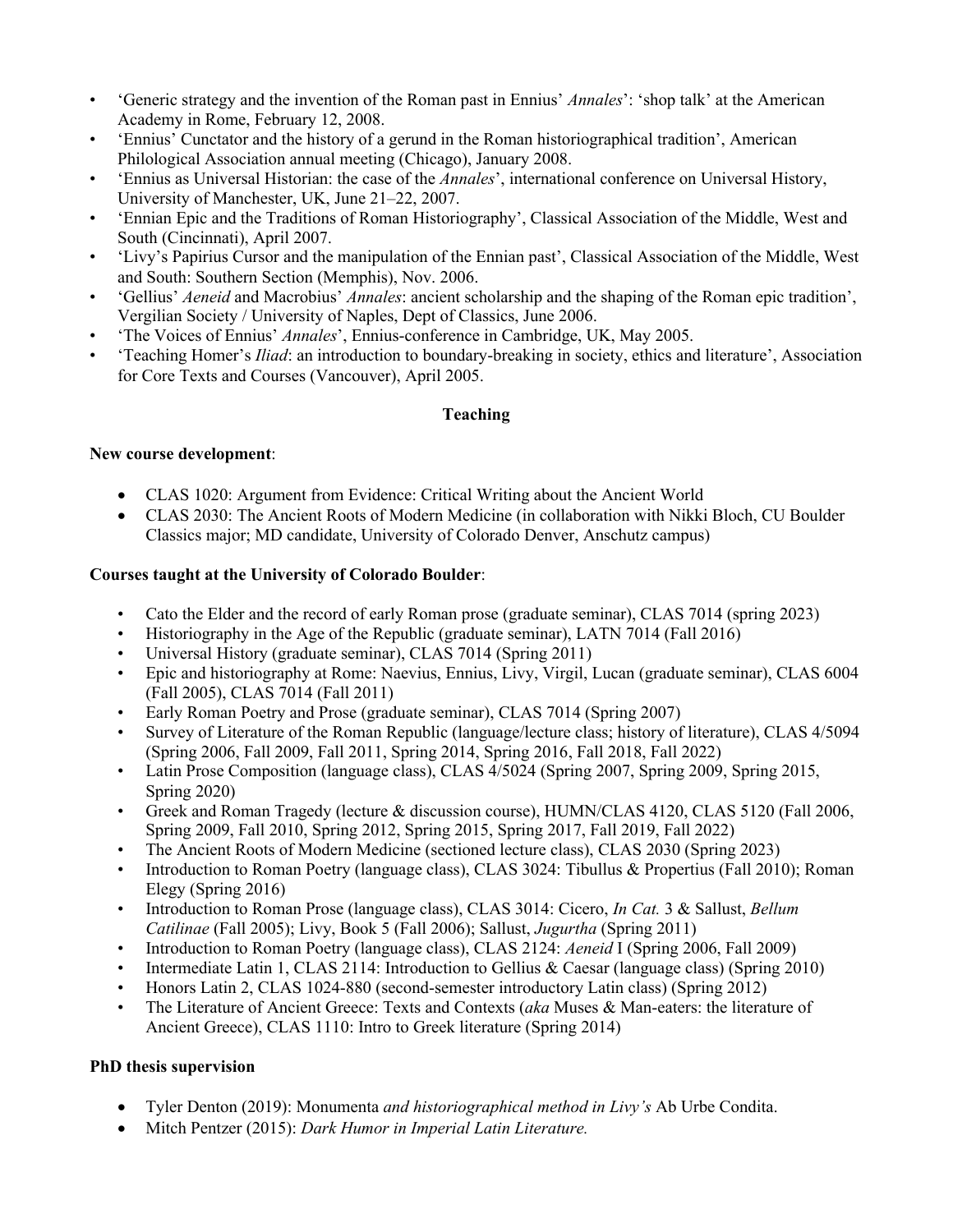#### **Dissertation committee member for:**

- Sam Kindick (2020): *Ovid's City: Rome in the* Ars Amatoria *and the* Fasti (supervised by Carole Newlands)
- Ian Oliver (2017): *The Audiences of Herodotus: The Influence of Performance on the Written Histories* (supervised by Peter Hunt)
- Reina Callier (2015): *Missing Persons: Character, Context, and Ovidian Poetics* (supervised by Carole Newlands)
- Amanda Sherpe (2011): *The Power of Prayer: Religious Dialogue in Vergil's* Aeneid (supervised by Peter Knox)
- Barbara Werner (2009): *Friendship and Humor: A Social Dynamic in Cicero's Letters* (supervised by Noel Lenski)

# **MA thesis supervision**

- James Faulkner (2014): *Aetiological* Annales*: The Early Roman Histories.*
- Sarah Teets (2012): *Historian Historicized: An Exploration of the Representation of Nicolaus of Damascus in Josephus'* Antiquitates Judaicae (winner of the Western Association of Graduate Schools Distinguished Master's Thesis Award for 2012); published as 'ΧΑΡΙΖΟΜΕΝΟΣ ἩΡΩΔΗΙ: Josephus' Nicolaus of Damascus in the *Judaean Antiquities*' in *Histos* 7 (2013), 88*–*127.

### **MA thesis committee membership**

- Jonathan Shev (2009): *Genre in Early Latin Literature: Critical interpretations of Ennius'* Annales *and Lucilius'* Satires (supervised by Peter Knox)
- Michelle Soufl (2006): *Ovid and the Sixth Eclogue* (supervised by Peter Knox)
- Brett Miller (2006): *Incomplete Focalization and Scenic Rhythm in the* Odyssey (supervised by Susan Prince)

# **MA-teaching project supervision**

- Emma Sterling (2020): *Orpheus and Eurydice*
- Brandi Boseovski (2018): *Polyphemus: the man and the monster*
- Grace Koch (2017): *Pro Patria Mori*: Battle Scenes in Vergil's *Aeneid* and Caesar's *Gallic Wars*
- Stephanie Krause (2015): Selections from Roman elegy
- Caitlin Purcell (2010): *Voyage of Brendan*
- Julia Byers (2009): *Voyage of Brendan*
- Sean Eret (2006): Livy Book 5

#### **MA-teaching project committee member for:**

- Shelby Frank (2017): *Conquerer, King, and Emperor: Bringing Einhard's* Charlemagne *to the Classroom*
- Chelsea Ayers-Morris (2012): *Hrotswitha,* Dulcitius
- Katie Colvin (2012): *Ovid's* Metamorphoses: *Book 1*
- Brooke Marcellino (2008): *Stories from Ovid's* Metamorphoses
- Rachel Zelaya (2007): *Julius Caesar,* De Bello Gallico: *The first invasion of Britain (IV.20–38); the second invasion of Britain (V.8–23)*
- Marcus Miles (2006): *Livy Book 21*
- Michael Barrett (2006): *Sextus Propertius: Select Elegies*

#### **Undergraduate honors thesis supervision:**

• Jesse Barkalow (2012): *Heroic motivation in Virgil's Nisus and Euryalus episode* ('cum laude')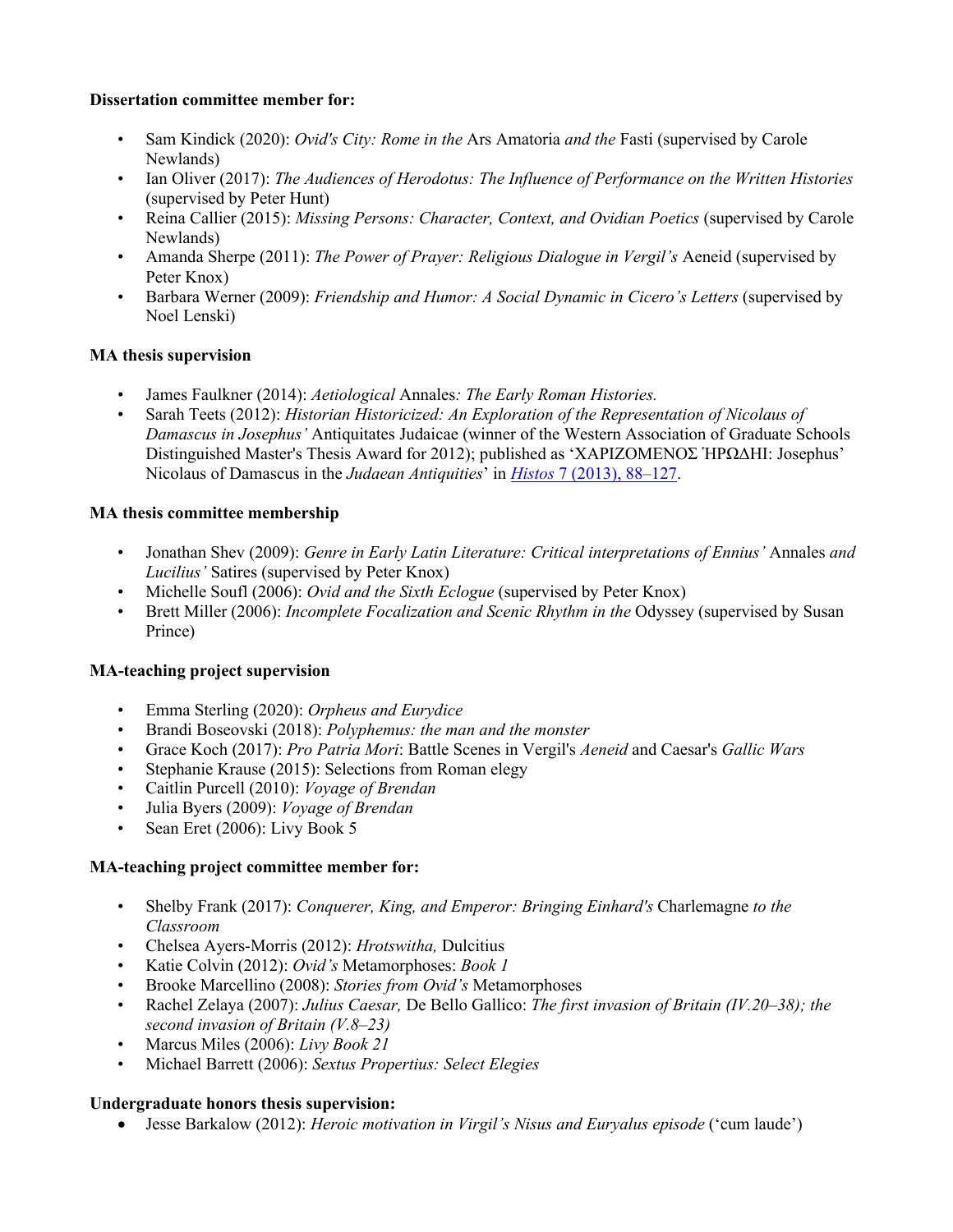#### **Independent Studies supervised:**

- The AP Latin curriculum and sight-reading test: (Fall 2016): 1 graduate student
- Battle narrative in Caesar and Vergil (Fall 2016): 1 graduate student
- Teaching project: sight translation (Fall 2016): 1 graduate student
- Roman elegy (Fall 2015): 1 graduate student
- Cicero, *In Catilinam* 1 (Spring 2014); 1 undergraduate (1 credit)
- *Aeneid* IX and Milton's engagement with Classical Epic (Spring 2011); 1 undergraduate
- Roman Religion (Fall 2010); 1 graduate student
- Roman Imperial Literature (Spring 2010); 1 graduate student
- Roman Republican Literature (Fall 2009); 1 graduate student
- Vergil, *Aeneid* VII (Spring 2007); 2 undergraduate students
- Teaching Vergil's *Aeneid* (Spring 2006); 4 graduate students
- Advanced Latin Prose Composition (Fall 2005); 1 graduate student
- Livy, Books I & V (Fall 2005); 4 graduate students
- Vergil, *Aeneid* IX & X (Fall 2005); 4 graduate students

# **Student honours and awards:**

- Mitch Pentzer, 2013 Classical Association of the Middle, West and South's Presidential Award for the Outstanding Graduate Student Paper at the Annual Meeting for the paper 'Horace-ing around with Martial 10.68'.
- Sarah Teets: *Historian Historicized: An Exploration of the Representation of Nicolaus of Damascus in Josephus'* Antiquitates Judaicae (winner of the Western Association of Graduate Schools Distinguished Master's Thesis Award for 2012), published as 'ΧΑΡΙΖΟΜΕΝΟΣ ἩΡΩΔΗΙ: Josephus' Nicolaus of Damascus in the *Judaean Antiquities*' in *Histos* 7 (2013), 88*–*127.

# **Curriculum development:**

- ASSETT project developing "flipped" materials for 2nd semester Latin (LATN 1024)
- "Teaching as Research" project supervision: teaching vocabulary in the Latin classroom (project executed by Stephanie Krause and Grace Koch)

# **Teaching/mentorship awards:**

- Outstanding Faculty Mentor Award, University of Colorado Boulder (2018)
- Columbia University Presidential Award for Teaching by a Graduate Student (2001)

# **Service**

# **Professional**

- Occasional referee for *Arethusa*, *Classical Antiquity*, *Classical Philology*, *Classical Quarterly*, *Philologus, Phoenix*, *Transactions of the American Philological Association*; Cambridge University Press.
- External PhD examiner: 2021, University of Toronto.
- Society for Classical Studies Legate for the state of Colorado (Jan. 2017 Dec. 2020)
- Colorado regional vice-president for Classical Association of the Middle, West and South (2008–11)
- Colorado Classics Association, co-president (2016–17, 2018–19, 2021–23)

# **University of Colorado Boulder**

(a) Service to the campus

- Member of the Academic Futures Interdisciplinarity Task Force (2019)
- Member of the CHA Steering Committee (2017-20)
- Member of the Graduate Committee on the Arts and the Humanities (2013–16)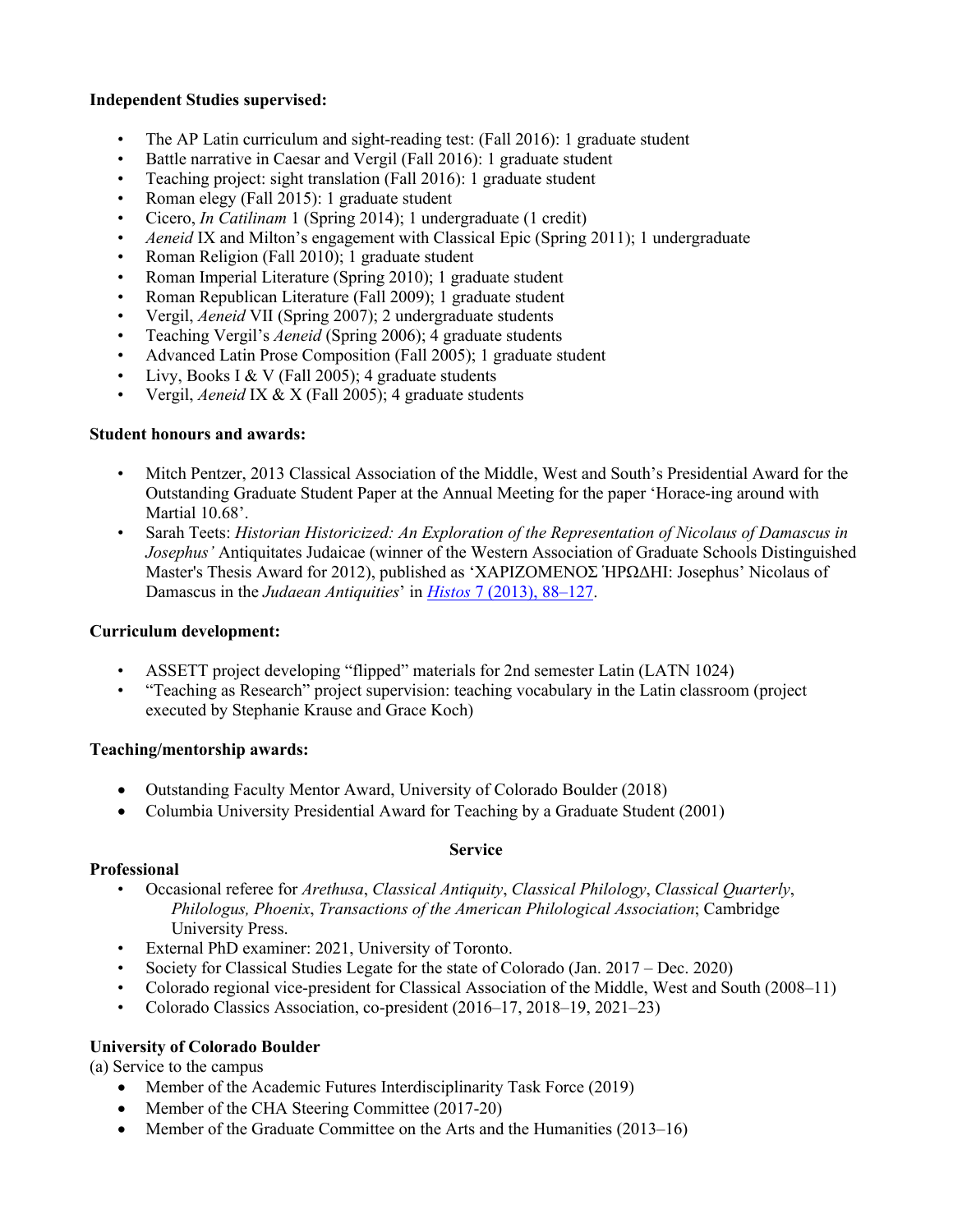(b) Service to the College of Arts & Sciences:

- Member of the Kayden Award Committee (Spring 2022)
- Member of the Albert Smith Nuclear Age Fund Committee  $\rightarrow$  Standing Faculty Gift Fund Committee  $(2020-)$
- Member of the General Education Implementation Committee (spring & summer 2017)
- Member of the Arts & Sciences Dissertation Fellowship Committee (2015, 2016)
- Member of the Core Curriculum Committee (spring 2014)
- Jury-member for Eugene M. Kayden Book Prize (2013)
- Boulder Faculty Assembly Student Affairs Committee (2012–13)

(c) Service to the Department of Classics:

- Chair (2016–17, 2018–20)
- Associate Chair for Graduate Studies (2009–10)
- Graduate Studies Committee  $(2006-07, 2009-11, 2013-14,$  Spring  $2015, 2015-16)$
- Executive Committee member (2012–13, 2015–16)
- Member of search committee for position in Roman Literature (2018–19)
- Member of search committee for position in Greek Literature (2016–17)
- Member of search committee for position in Roman History (2015–16)
- Primary Unit Evaluation Committee (case for tenure and promotion) (2015–16)
- Post-tenure review committee (2014)
- Undergraduate Studies Committee (2011–12)
- Institutional representative to the American Academy in Rome (2020–)
- Institutional representative to ICCS (2020–)
- GCAH Special Events Grant, 2014 (supplementary funding for the Kayden Symposium on 7th March, 2015)
- 2006, '07, '08, '09, '11, '12, '13, '14, '16, '17, '18, '19 GCAH Visiting Scholar Grants (Marek Weçowski, University of Warsaw; Gareth Williams, Columbia University; Giuseppe La Bua, University of Rome, La Sapienza; Sander Goldberg, UCLA; Chris Kraus, Yale; Chris Pelling, Oxford; Courtney Roby, Cornell; Justin Stover, Florida State; Christopher Krebs, Stanford; Jarrett Welsh, Toronto; John Marincola, Florida State; David Levene, NYU)
- 2010 FIRST grant: G. La Bua (CLAS 1120: Masterpieces of Roman Literature)
- Conference organization:
	- o Fountain Symposium: *Rome and the Hellenistic World* (March 2016), Boulder.
	- o Kayden Symposium: *Ennius and the Architecture of the* Annales (March 2015), Boulder.
- Honors Council Representative  $(2005-07, 2010-12, 12012)$ ; examined & represented the following theses:
	- o Jesse Barkalow (2012): *Heroic motivation in Virgil's Nisus and Euryalus episode*
	- o Angie Funk (2011): 'Epictetus, Stoicism and Slavery'
	- o Adam Tabeling (2011): 'An Iconographical Study of Helen and Paris Alexandros in Etruscan Art'
	- o Stuart Ireland (2007): '*Lingua Imputatae Iustitiae*'
	- o Josh Hyden (2006): 'Narrative and Kingship in the Epic of Gilgamesh'
	- o Russ Hamilton (2006): 'Propertius Through the Lens of Virgil: Re-evaluating the effectiveness of the Aetiological Poems of Propertius Book 4'
	- o Megan Pharo (2006): 'A Narratological Approach to the Rape of Lucretia'
	- o Emily Wilson (2006): 'Does Art History repeat itself?'
	- o Brad Hald (2005): 'Causality and Myth in Narratives of Alexander the Great'
- Latin Curriculum Committee (Chair, 2013-16; member 2013-)
- Diversity Committee (2005–10), Chair (2006–10)
- Lecture Committee (Fall 2007, 2015-16)
- Library Committee (Chair AY 2011–12; Fall 2012, 2014-15)
- Humanities Representative at the McNeill Academic Intensive (Sept. 10, 2006)
- Outreach: Colorado Classics Day 2011, 2012 (section: 'Use your Latin', run jointly with Carole Newlands); principal organizer of Colorado Classics Day 2015, 2017, 2018, 2019.